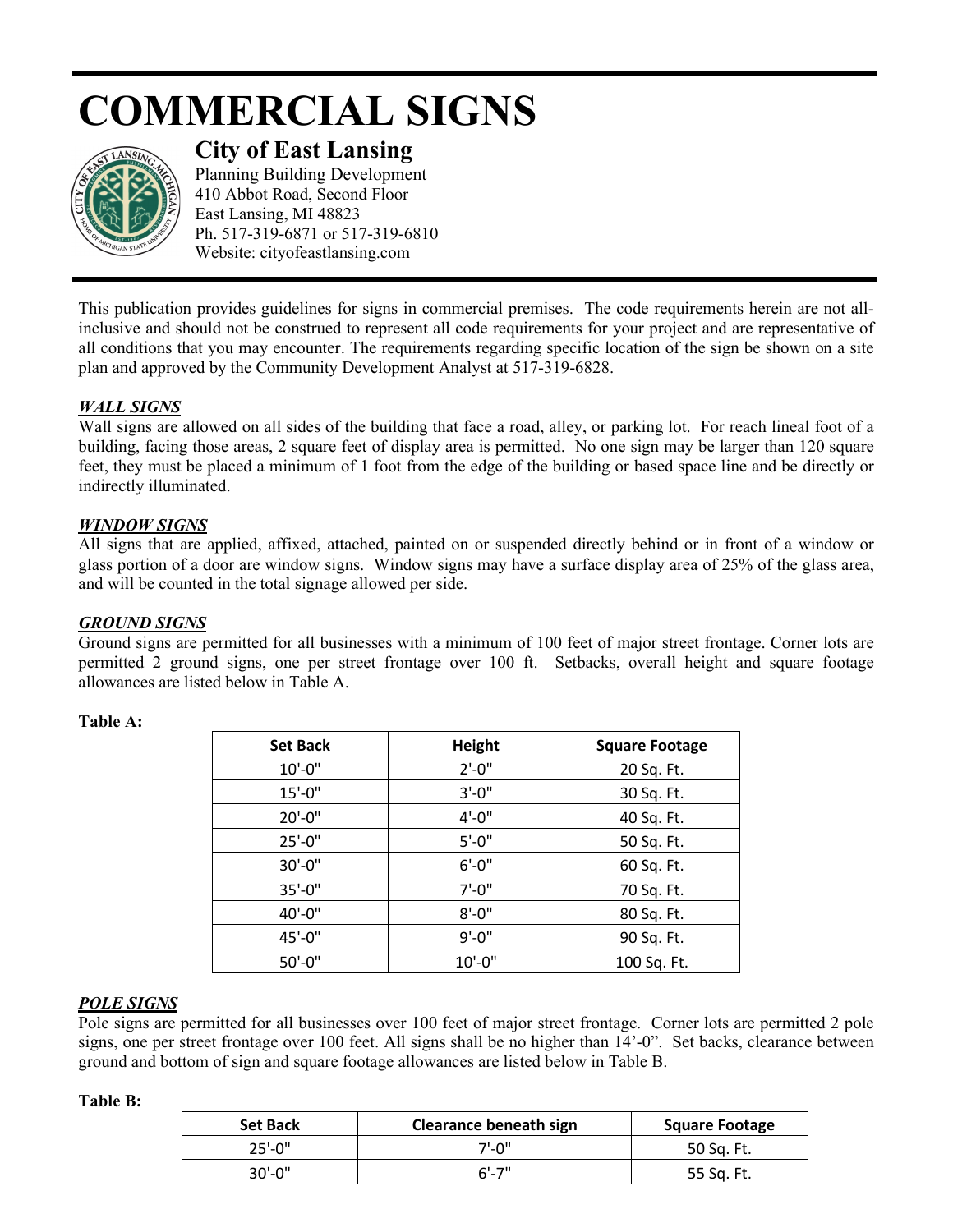| $35' - 0''$ | $6' - 2''$    | 60 Sq. Ft. |
|-------------|---------------|------------|
| $40' - 0''$ | $5' - 10''$   | 65 Sq. Ft. |
| $45' - 0''$ | 5'-5"         | 70 Sq. Ft. |
| $50' - 0''$ | <b>.5'-0"</b> | 75 Sq. Ft. |

#### *DIRECTIONAL SIGNS*

Each business is allowed one directional sign located adjacent to each entrance, exit, and change of vehicular or pedestrian travel. These signs can be no higher than 5'-0" and shall be no more than 4 square feet in surface display area.

#### *AWNING SIGNS*

Signs shall be allowed on awnings that project over a public right-of-way. They must be at least 8'-0" above the ground. The signs shall be placed at least 1'-0" from the edge of the awning/building. These signs will be no more than 2 square feet in surface display area for every foot of building frontage.

## *TEMPORARY A-FRAME SIGNS*

Each new business is allowed to use a portable non-illuminated A-Frame sign. This sign may be 6 square feet in surface display area. They may not be placed in the public right-of-way. They shall be allowed for 10 days within the first year of opening the business.

#### *BANNERS*

All businesses shall be allowed to display a banner no greater than 8 square feet for 10 consecutive days up to 3 times a year. At the end of the 10 day period, the banner must be removed for a minimum of 10 days before applying for another sign. There will be a separate fee for each banner change for DDA and Real Estate.

#### *ELECTRONIC SIGNS*

All businesses shall be permitted to use electronic text display signs. These signs shall be limited on their illumination both during the day after dark. The rates of change shall be based on the speed limit of the road the sign will face and the message shall change no more than one time per day.

#### *DDA ALLOWED SIGNS*

**Projecting Alley Signs:** All businesses located within the Downtown Development Authority District, one projecting sign shall be permitted per business fronting an alley. These signs shall be no larger than 6 square feet and must depict and/or list the name of the business and/or type of business. They may not project more than 4'-0" from the building, and no more than 1'-0" over the alley right-of-way. In alleys with only pedestrian traffic, the bottom of the sign shall be 8'-0" above grade. In alleys with vehicular traffic, the bottom of sign shall be 14'-0" above grade.

**Projecting Street Signs:** All businesses located within the Downtown Development Authority District, one projecting sign shall be permitted per business fronting a street. These signs will be no larger than 8 square feet and must depict and/or list the name of the businesses and/or type of business. They may not project more than 4'-0" from the building. In alleys with only pedestrian traffic, the bottom of the sign shall be 8'-0" above grade.

## *PERMIT PROCESS*

- You must submit an application and attach supporting documents online at: *[https://www.cityofeastlansing.com/1979/21068/Apply-for-a-Permit-Online.](https://www.cityofeastlansing.com/1979/21068/Apply-for-a-Permit-Online)* The application will be converted to permit and will then advance to the plan review process. You must indicate each sign and square footage per sign on the application.
- A building permit is issued when all required approvals have been obtained and applicable fees have been paid. Once your permits are issued (email), you must post a copy on the job site until the project has received final inspection.
- A building permit must be issued within 6 months of the application date or the application will be canceled.